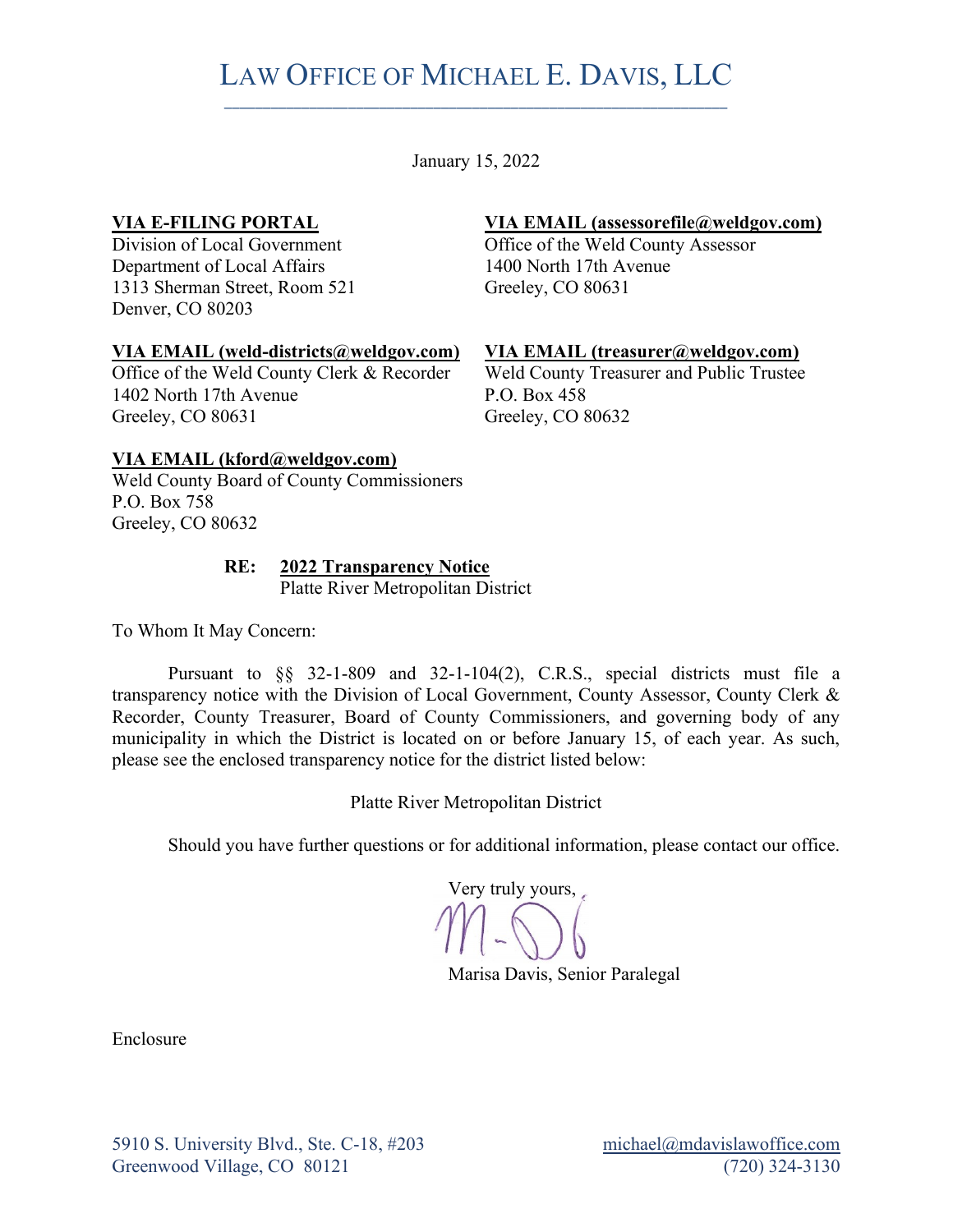## **2022 SPECIAL DISTRICT "TRANSPARENCY NOTICE**"

*Notice to Electors 32-1-809 C.R.S.*

### **Legal Name of Special District:** Platte River Metropolitan District

This information must be provided<sup>1</sup> annually to the eligible electors of the district between November 16 and January 15.

| Address and telephone          | 789 Sherman Street, Suite 575, Denver, CO 80203                  |
|--------------------------------|------------------------------------------------------------------|
| number of district's principal | 303-515-2950                                                     |
| business office                |                                                                  |
| Name and telephone number      | Deborah Genella                                                  |
| of manager or other primary    | 303-515-2950                                                     |
| contact person for district    |                                                                  |
| Time and place designated for  | Fourth Tuesday of the Month at 11:30 AM at 7887 E Belleview Ave, |
| regular board meetings         | Suite 700, Englewood, CO 80111                                   |
| [per C.R.S. 32-1-903]          |                                                                  |
| Posting place designated for   | Any three (3) public locations within the District boundaries    |
| meeting notice                 |                                                                  |
| [per C.R.S. 24-6-402(2)(c)]    |                                                                  |

| <b>Names and Contact</b>     | (1) Board Chair                        | (1)                                      |
|------------------------------|----------------------------------------|------------------------------------------|
| <b>Information for Board</b> | Name: Robert A. Lembke                 | Name: Andrew Damiano                     |
| <b>Members</b>               | Contact Info: 789 Sherman Street,      | Contact Info: 789 Sherman Street,        |
|                              | Suite 575, Denver, CO 80203            | Suite 575, Denver, CO 80203              |
|                              | [X] This office included on next       | [X] This office included on next         |
| Check applicable boxes for a | regular election ballot for a [ ] One- | regular election ballot for a [ ] One-   |
| Board Member whose seat will | year term [X]Three-year term           | year term [X]Three-year term             |
| be on the ballot at the May  | (3)                                    | (4)                                      |
| 2022 election.               | Name: Ronald E. von Lembke             | Name: Theodore Joshua Shipman            |
|                              | Contact Info: 789 Sherman Street,      | Contact Info: 789 Sherman Street,        |
|                              | Suite 575, Denver, CO 80203            | Suite 575, Denver, CO 80203              |
|                              | [X] This office included on next       | [ ] This office included on next regular |
|                              | regular election ballot for a [ ] One- | election ballot for a [ ] One-year term  |
|                              | year term [X]Three-year term           | ]Three-year term                         |
|                              | (5)                                    |                                          |
|                              | Name: Jason VonLembke                  |                                          |
|                              | Contact Info: 789 Sherman Street,      |                                          |
|                              | Suite 575, Denver, CO 80203            |                                          |
|                              | [ ] This office included on next       |                                          |
|                              | regular election ballot for a [ ] One- |                                          |
|                              | year term [ ]Three-year term           |                                          |
| For seven-member boards:     | (6)                                    | (7)                                      |
|                              | Name: N/A                              | Name: N/A                                |
|                              | Contact Info:                          | Contact Info:                            |
|                              | [ ] This office included on next       | [ ] This office included on next regular |
|                              | regular election ballot for a [ ] One- | election ballot for a [ ] One-year term  |
|                              | year term [ ]Three-year term           | ]Three-year term                         |
|                              |                                        |                                          |

Date of next regular election  $\vert$  May 3, 2022